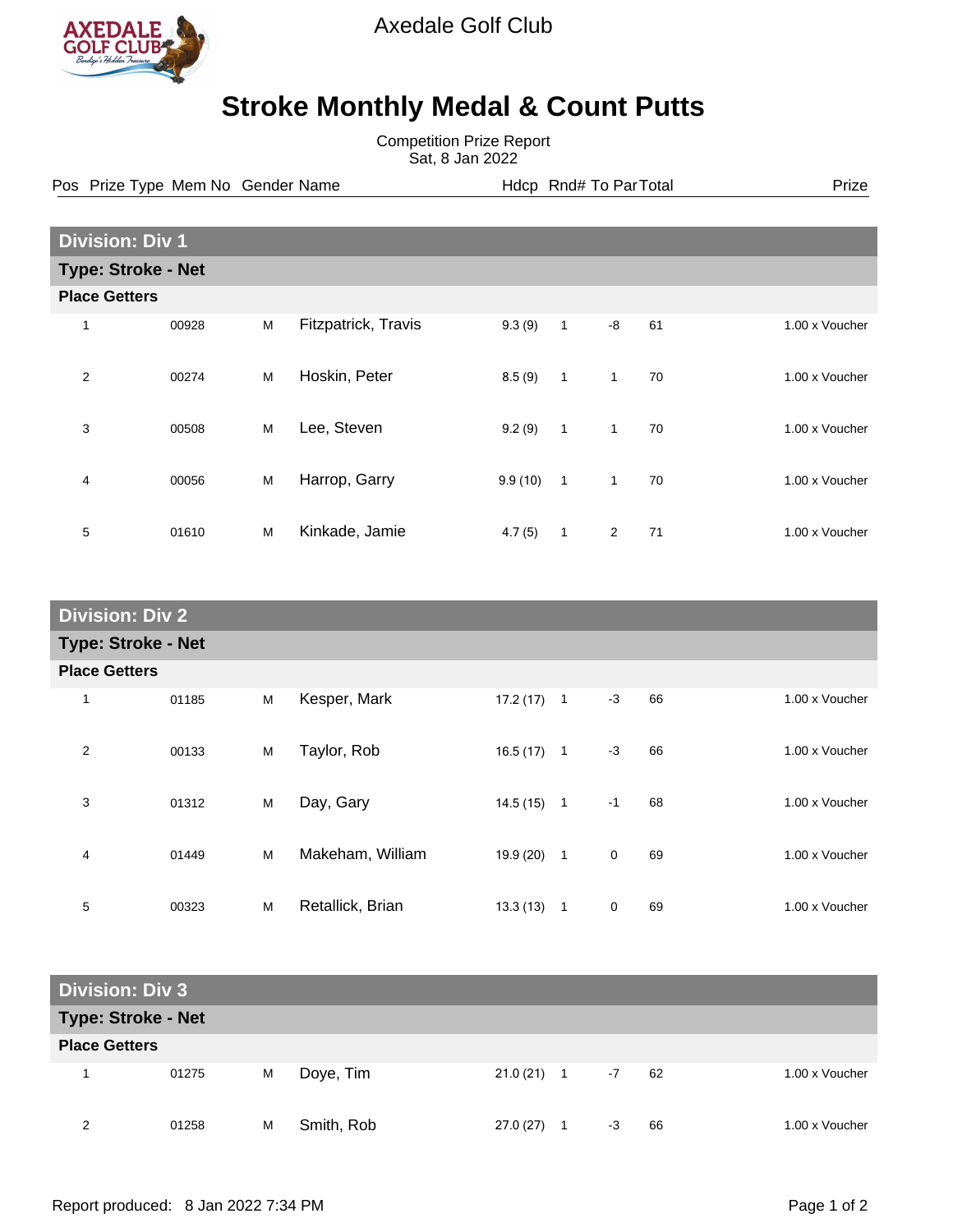| Prize          |    |      | Hdcp Rnd# To Par Total |               |   |       | Pos Prize Type Mem No Gender Name |  |  |  |
|----------------|----|------|------------------------|---------------|---|-------|-----------------------------------|--|--|--|
| 1.00 x Voucher | 68 | $-1$ | 24.6 (25)              | Davies, Mark  | M | 00997 | 3                                 |  |  |  |
| 1.00 x Voucher | 69 | 0    | 24.1 (24)              | Edwards, Ian  | м | 00033 | 4                                 |  |  |  |
| 1.00 x Voucher | 69 | 0    | 24.5 (25)              | Dijkman, Fred | M | 01323 | 5                                 |  |  |  |

| <b>Division: Overall</b>  |                      |       |   |                    |              |                |                |        |                          |  |  |
|---------------------------|----------------------|-------|---|--------------------|--------------|----------------|----------------|--------|--------------------------|--|--|
| <b>Type: Stroke - Net</b> |                      |       |   |                    |              |                |                |        |                          |  |  |
|                           | <b>Ball Rundowns</b> |       |   |                    |              |                |                |        |                          |  |  |
|                           | (no. 1)              | 00005 | M | Andrea, William    | 18.4 (19)    | $\overline{1}$ | $\mathbf 0$    | 69     | 1.00 x Balls - Ball Pool |  |  |
|                           | (no. 2)              | 01107 | M | McManus, Terry     | $13.3(13)$ 1 |                | $\mathbf{1}$   | 70     | 1.00 x Balls - Ball Pool |  |  |
|                           | (no. 3)              | 00042 | M | Fry, Brian         | $33.5(34)$ 1 |                | $\mathbf{1}$   | 70     | 1.00 x Balls - Ball Pool |  |  |
|                           | (no. 4)              | 00336 | M | Bradley, Ronald    | $15.9(16)$ 1 |                | 1              | 70     | 1.00 x Balls - Ball Pool |  |  |
|                           | (no. 5)              | 01216 | M | Connelly, Rod      | $11.7(12)$ 1 |                | $\overline{c}$ | 71     | 1.00 x Balls - Ball Pool |  |  |
|                           | (no. 6)              | 00585 | M | Strybosch, Anthony | $16.0(16)$ 1 |                | $\overline{2}$ | 71     | 1.00 x Balls - Ball Pool |  |  |
|                           | (no. 7)              | 01252 | M | Pannell, Peter     | $20.4(21)$ 1 |                | 3              | 72     | 1.00 x Balls - Ball Pool |  |  |
|                           | (no. 8)              | 01289 | M | Fitzgerald, Grant  | $20.3(21)$ 1 |                | 3              | $72\,$ | 1.00 x Balls - Ball Pool |  |  |
|                           | (no. 9)              | 00461 | M | Torney, John       | 24.0 (24)    | $\overline{1}$ | 3              | 72     | 1.00 x Balls - Ball Pool |  |  |
|                           | (no. 10)             | 00122 | M | Pyke, Paul         | 10.6(11)     | $\overline{1}$ | 3              | 72     | 1.00 x Balls - Ball Pool |  |  |